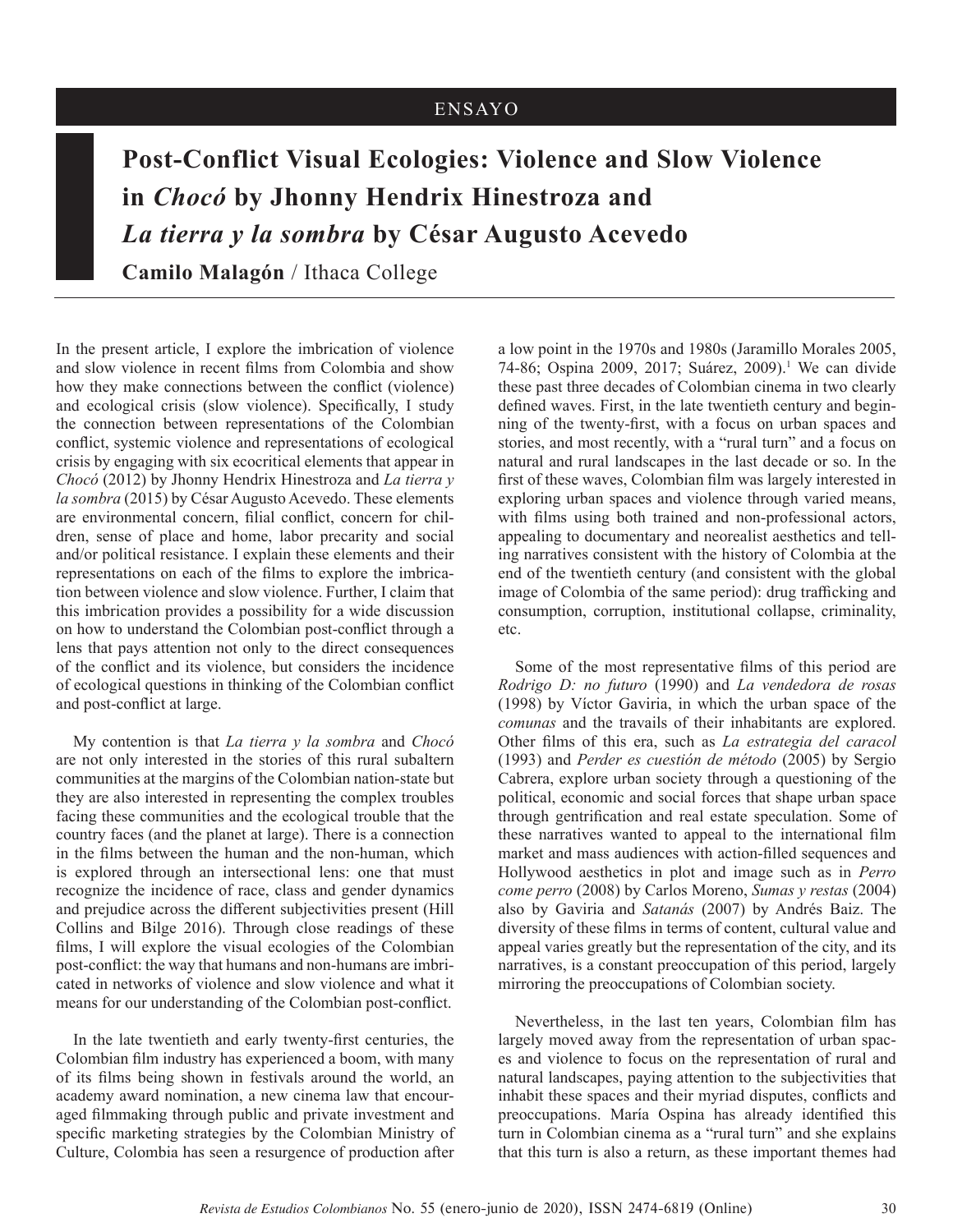already been present in the films of Luis Ospina and Carlos Mayolo in the 70s and 80s. Ospina further explains that there have been major historical changes in the territorial understanding of the country related to this rural turn in cinema:

> Among these are the intensification of the armed conflict and the militarization of many rural areas at the turn of the twentieth century, massive internal displacements and peasant struggles for land ownership, territorial reconfigurations produced by the expansion of extraction economies and, more recently, processes of transitional justice and concomitant post-conflict discourses, as well as official tourism and investment campaigns that promote rural regions for travel and development (Ospina 2017, 248).<sup>2</sup>

The films that I set out to study in this article are part of this rural turn, accompanied by others such as *Los colores de la montaña* (2010) by Carlos César Arbeláez*, El abrazo de la serpiente* (2016) and *Los viajes del viento* (2009) by Ciro Guerra, *Pájaros de verano* (2018) by Cristina Gallego and Ciro Guerra, *Señorita María, la falda de la montaña*  (2017) by Rubén Mendoza, *La sirga* (2012) by William Vega and *Porfirio* (2012) and *Monos* (2019) by Alejandro Landes. However, *Chocó* and *La tierra y la sombra* are representative of a particular subfield of this rural turn: films that pay attention specifically to the ecological fate of these rural and natural spaces as they tell the stories of the marginalized communities that occupy them. In these two films, the human and non-human protagonists are subject to violence and slow violence through their positionality and relationship to the extractivist economies represented—gold mining and sugarcane production, respectively—and through their relationship to their environment and the institutional forces that reproduce systemic violence in their lives.

To study the imbrication of human and non-human protagonists in these stories and the violence that they face, I have in mind the work of Rob Nixon on "slow violence," but also, other definitions of violence by Slavok Zizek and Johan Galtung. Nixon's slow violence refers to an environmental or ecological violence that takes place gradually and cumulatively over time, a violence that does not happen instantaneously and is often not perceived as violence at all. This violence is that which contaminates landscapes, increases the toxicity of air and water, increases the temperature of the earth's atmosphere and overall, destroys local environments and resources. This violence is related to what Galtung calls structural violence or what Zizek calls objective violence: a silent violence that is not physical, overt or direct; and a violence that is not perpetrated by a clear subject or agent, but rather by a system. Both slow violence and objective violence, as expressed by Nixon and Zizek, are related to the neoliberal order of precarity for workers and communities in exchange for higher dividends for shareholders and deregulatory practices and rampant economic globalization that favor corporations without thinking of the human and environmental consequences (Galtung 1969; Nixon 2011; Zizek 2008).<sup>3</sup>

Slow violence is further related to what Nixon (2011) calls the environmentalism of the poor, following the work of Joan Martínez-Alier (2002, 2014): the usual affected communities by slow violence are the "losers" of globalization, those communities that do not have political and economic power in the capital world-system and which often reside in the Global South. This is certainly the case in the films *Chocó*, which deals with Afro-Colombian communities in the Colombian Pacific Coast, and *La tierra y la sombra*, which represents indigenous and mestizo peoples in rural areas of the Valle del Cauca province. Deforestation, habitat extinction, the expansion of monoculture and extractivist economies historically have destroyed rural communities and their environment in Latin America, and that destruction continues until today, as it is represented in these two films (Anderson 2016).

Visions of the conflict and the post-conflict are also present in the film in a tenuous or non-direct manner. In neither of the two films it is directly related to the plot of the narrative, it is instead "lurking in the background," either as a visual reference in passing or as part of the systemic violence represented in the story. At the very least, the slow violence in these two films could be an allegorical representation of the conflict. Nevertheless, in my view, violence and slow violence work together for a more complex understanding of conflict, which takes into consideration eco-critical questions that are relevant to imagine a post-conflict Colombia and the questions the country must ask itself as it looks into the future.<sup>4</sup>

*Chocó* and *La tierra y la sombra* are films that have much in common: they both represent extractive industries and the ecological and health consequences to humans and environment that come along with them; they both focus on a nuclear family and their dynamics; they both represent the travails of work, social resistance and existential crises in their human protagonists; and they show the imbrication of human and non-human in the ecological destiny of Colombia and the world. Moreover, these films both focus on experiences that take place in the Pacific coast of Colombia: *Chocó* takes place in the eponymous Colombian province, while *La tierra y la sombra* takes place in the Valle del Cauca province, adjacent and to the south of Chocó. These rural landscapes, and the populations that inhabit them, not only are the populations more greatly affected by the effects of slow violence, but rural communities in Colombia have been the ones more directly affected by the sixty plus years of the Colombian conflict, from La Violencia and partisan violence between liberals and conservatives, through the advent and growth and expansion of illegal coca cultivation and the traffic of narcotics and the continued violence brought for by the presence of guerrilla and paramilitary groups, as well as the Colombian military: in these rural spaces, violence and slow violence are necessarily imbricated by the complex history of the nation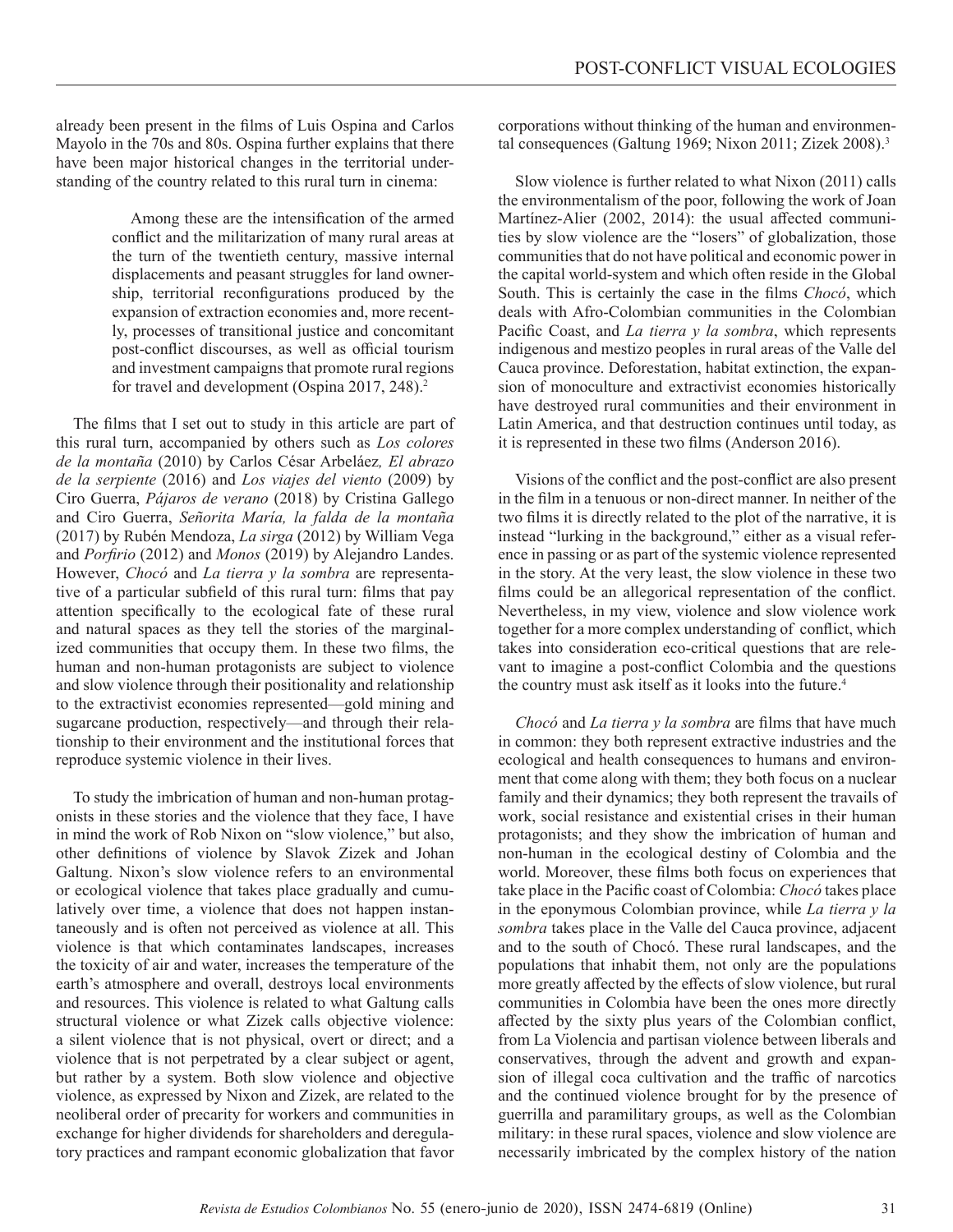(Bushnell 2014; Pizarro Leongómez 2002; Sánchez and Bakewell 1985).

*Chocó* is a film about an Afro-Colombian mother who works at a local gold mine and takes care of her two children, Candelaria and Jeffrey. Chocó's work at the mine is dangerous and exploitative. The mine uses mercury for gold extraction—a highly toxic process to both environment and humans—, and the mine's owners reproduce racist and precarious working conditions. While the location of the film is not explicitly said, we can surmise this town is in the Chocó province of Colombia, well-known for its gold mines and for having one of the largest Afro-Colombian communities since colonial times. Everlides, Chocó's husband, often returns home late at night and forces himself on Chocó in the small house they share with their children. In the final sequence of the film, Chocó castrates her husband when he attempts to rape her once again. In the struggle, a fire starts in their small home, and Everlides remains in the house as it goes up in flames. The film continuously proposes that we should understand the intersections of this racist and patriarchal order in connection with ecological crisis: through this allegory, Chocó's body and natural space are intertwined, their fates are shared, and their resistance to this regime are one and the same.

*La tierra y la sombra* also represents the connection between social problems and ecological catastrophe. The film focuses on a multi-generational family that lives together in a small home. The grandfather, Alfonso, has returned, after twelve years of absence, to take care of his sick son Gerardo. Alfonso's wife, Alicia, share their family home with Gerardo's wife, Esperanza, and their grandson Manuel. Gerardo has fallen ill due to the massive amounts of dust and ashes generated by the burning of sugarcane in its production: their home is surrounded by land that has been turned into a monocultural field of sugarcane. Since Gerardo is sick, Alicia and Esperanza work harvesting sugarcane, while Alfonso looks after Gerardo and Manuel. The workers in the fields strike to protest their work conditions and lack of pay but, after their short-lived protest, Esperanza and Alicia are fired from their work. Esperanza wants to leave their small *finca* and move away to live with Alfonso but Gerardo will not leave his mother behind: Alicia, the matriarch, refuses to leave. At the end of the film, Gerardo dies, and Alfonso, Esperanza and Manuel move away from the sugarcane fields while Alicia decides to stay behind to take care of her home, even though it means saying goodbye to her grandson and family. The film explicitly connects the exploitation of the land through monoculture (and its implicit eradication of biodiversity) with the exploitation of human bodies who suffer the consequences of their precarity and environment.

I will engage with six ecocritical elements that are represented in these two films in order to elaborate my analysis: environmental concern, filial conflict, concern for children,

sense of place and home, labor precarity and social and/or political resistance. These six dimensions are a set of concerns or conflicts portrayed that are intricately connected among each other and show the relationship between violence and slow violence in each of the films. They are related to what Adrian Ivakhiv calls the geomorphic (spatial), biomorphic (natural) and anthropomorphic (human) dimensions of filmworlds. In Ivakhiv's study, *Ecologies of the Moving Image*, the imbrication of these three elements elucidate key components of filmic narrative. While Ivakhiv's ecocritical nodes lay out the connections between space, nature and the human in film-worlds, they do not explicitly consider the imbrication between slow violence and violence. My categories, however, expand on Ivakhiv's triad by paying attention to the social and political components of narratives that, implicitly or explicitly, connect human institutions (the state, neoliberalism and precarity, family, etc.) and agency (political movements, social movements) with the ecological preoccupations represented.

While this article will show how these six ecocritical elements apply specifically to *Chocó* and *La tierra y la sombra*, a brief explanation of each of these categories is in order as they can be used to read other ecocritical films that intervene in the understanding of the Anthropocene, and its cultural, social, political and economic dimensions; or more specifically, they can be used to read other Colombian films of the rural turn to highlight the connection between violence and slow violence.<sup>5</sup>

Environmental concern refers to the representation of precise ecological problems, whether that might be the toxicity of air, water or land, the depletion of natural resources, the destruction of habitats and animals or the devastation of whole ecosystems through extractivist economies. The ecological trouble represented does not only affect environments, but also human and animal habitats: human and non-human are interconnected through these concerns. In *Chocó*, the protagonist and many secondary characters are concerned with the toxicity and pollution from the gold mine and the film uses extremely long shots to contrast the lush greens of the natural landscapes of the Colombian Pacific Coast jungle and the dark grey and yellow hues associated with the contamination from the mine.<sup>6</sup> This mining is not only polluting the water and destroying the landscape but it is also affecting the health of the people in the community. When the protagonist Chocó (named in clear reference to the region) is fired by the *paisa* Jiménez, the driver who takes the women to work at the mine tells her that it is for the best, as the mercury they use for mining is toxic. This reference comes up again later in the film when Chocó meets a little girl in the forest, Florencia. She shows Chocó that she has six toes on one foot and attributes this to the fact that her mother worked in a mine when she was pregnant.7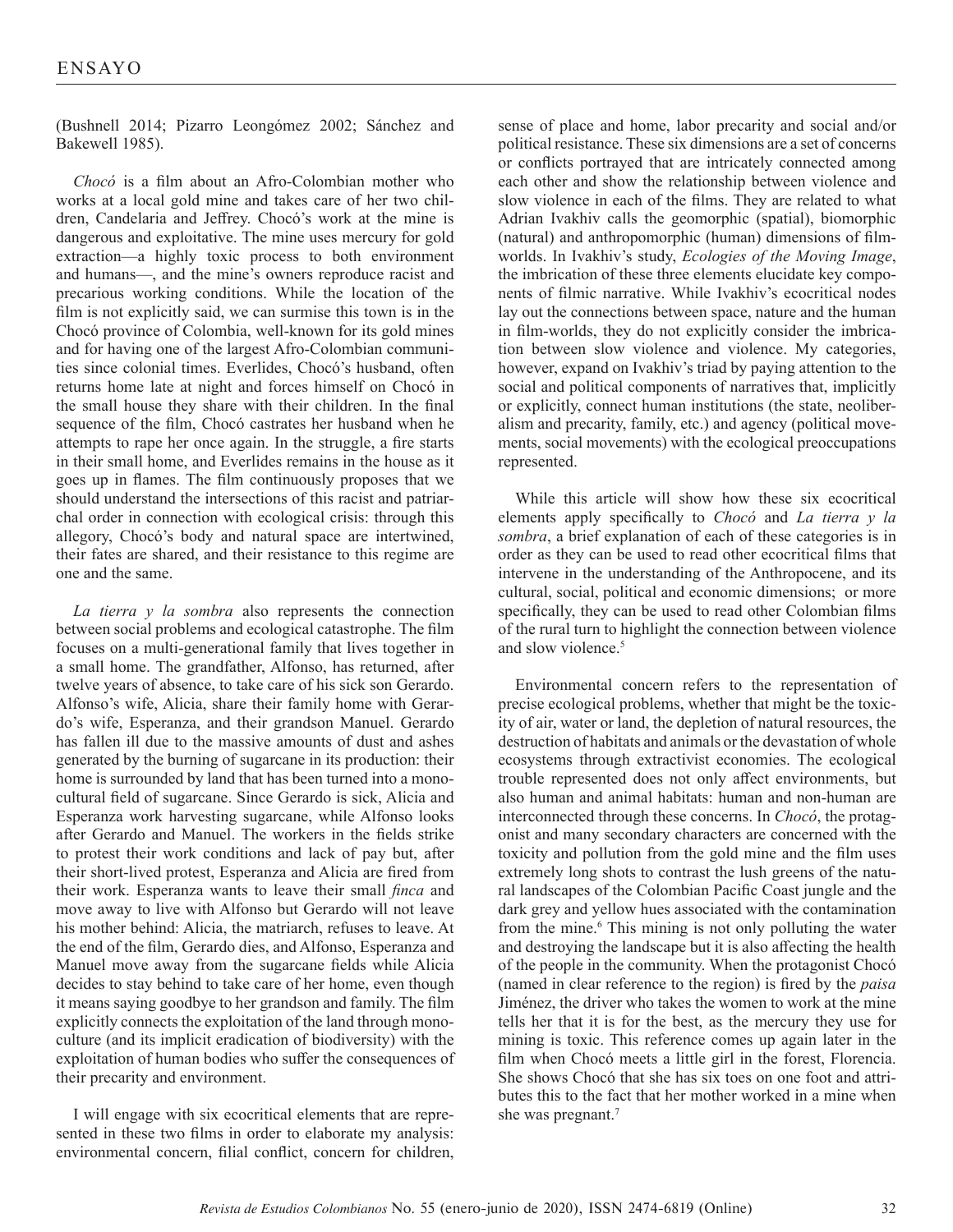As mentioned earlier, the film presents itself as an allegory that connects human and non-human: Chocó the woman, Chocó the land. This connection between female body, telluric space and nation has been critiqued by María Ospina (2017), Juanita Aristizábal (2016) and Eduard Arriaga (2018). Ospina and Aristizábal critique the film from eco-feminist perspectives pointing out such a connection. On the one hand, it complicates a spatio-political analysis of the film that highlights the power of traditional communities against extractivist economies; and on the other, it allows a male civilizing gaze to overtake readings of the film. Arriaga critiques this film, along with many other recent films representing Afro-Colombians, as falling into the traps of representing racialized bodies as inherently connected to natural territories and traditional practices, as this kind of connection disallows for a complex understanding of race and of minority communities across Colombia. While I agree with these critiques and I think they add important levels of complexity when thinking of the argument of the film, I would like to add that Chocó's relationship with the natural is not only allegorical (Chocó as woman and as land); she is, as Haraway would say, "making kin" with nature, and learning to see the natural world in a different way. When Chocó is fired from the gold mine by the owner after a disagreement with him, she starts working with Don Américo, a local Afro-Colombian community leader that has an artisanal gold mine. Don Américo's mine does not use mercury and uses a shared-governance business model: he shares the work and the profits with his wife, oldest son and a neighbor, all working together in all aspects of the mine. The film portrays these two distinct choices for gold mining, and places value in the possibility for a different relationship with the environment and with work—one that is sustainable, led by the community and artisanal or small-scale in nature. Through her association with Don Américo's gold mine and through her meeting of Florencia, Chocó is changing her ways of being in the world in the face of ecological crisis.

In *La tierra y la sombra*, the burning of the sugarcane makes Gerardo sick and the use of monoculture is destroying a sense of place and putting a strain on humans and environment. There are various sequences in the film where characters have to cover their face and eyes as trucks drive by and pull up debris present in the environment and leaves and plants have to be thoroughly cleaned as their surfaces are filled with ashes and dust from the burnings to harvest the sugarcane. In one scene at the dinner table, Manuel tells her grandfather Alfonso that they cannot have dogs in the house because they die from the ashes (just like his father, Gerardo, is dying as well), alluding directly to the problems of air pollution and indirectly to the problem of loss of biodiversity. In a key sequence near the end of the film, there is a wide shot of the family standing outside of their home, while the sugarcane field around the house is on fire and smoke fills the screen. This shot takes place right after an ambulance takes away Gerardo's dead body: they are surrounded by the pollution that killed him, haunted by its presence. The house is not

welcoming and the smoke is oppressive: the environment is like a prison, and they are trapped.

While the term Anthropocene suggests that humans, as a whole, have become a crucial cause of climate and environmental change, it is important to remember that such discourses hide the deep differences in output of carbon emissions globally between developed countries of the Global North and the rest of the world, and moreover, that it is subaltern communities worldwide that often bear the highest burdens of environmental consequences (Martínez-Alier 2002, 2014; Nixon 2011; Yusoff 2018). These two films explicitly want to make this clear by showing the environmental plight of slow violence and how it affects these rural communities in the Pacific Coast of Colombia.

Another important element often represented in ecocritical narratives is filial conflict: as home and environment come undone through ecological trouble, the family as the nucleus of traditional and modern societies, however complex and/or non-normative that family might be, also undergoes change. In *Chocó* we see Everlides's abuse of Chocó and his overall lack of support for his family and lack of sharing of domestic responsibility. At the same time, we see Chocó struggling to keep her family together through working multiple jobs and trying to instill values onto her children. In *La tierra y la sombra*, the grandfather (Alfonso) and the grandmother (Alicia) are estranged after Alfonso abandoned the family years earlier. He returns to help out but tensions ensue as he takes care of Gerardo and Manuel while Alicia and Esperanza go to work to keep the family afloat. Esperanza wants to leave with Gerardo and Manuel in order to get away from the sugarcane burnings that are making Gerardo sick, but Alicia will not leave her home (which she has fought to keep among the buying up of land for sugarcane production) and Gerardo, in turn, will not leave his mother behind.

Related to the filial conflict is the concern for children. The representation of children, their coming of age, their passage from innocence to an experience of the world is a common narrative trope in ecological narratives. Children's eyes are opened to the problems in their society, and their understanding, whether partial or complete, of the environmental crises around them, allude to a future to come and call on the spectator to think about that future that awaits those children in the face of catastrophe. In fact, Latin American cinema has a long history of representing children and adolescents. Classic films such as Luis Buñuel's Mexican production *Los olvidados* (1950) and *Tire dié* (1960) by Fernando Birri have represented the plight of children in urban contexts and the last decades have seen a growing number of films that focus on childhood and adolescence, including Colombian films such as *Rodrigo D.* (1990), *La vendedora de rosas* (1998), *Los colores de la montaña* (2010) and *La sirga* (2012), among many others.<sup>8</sup>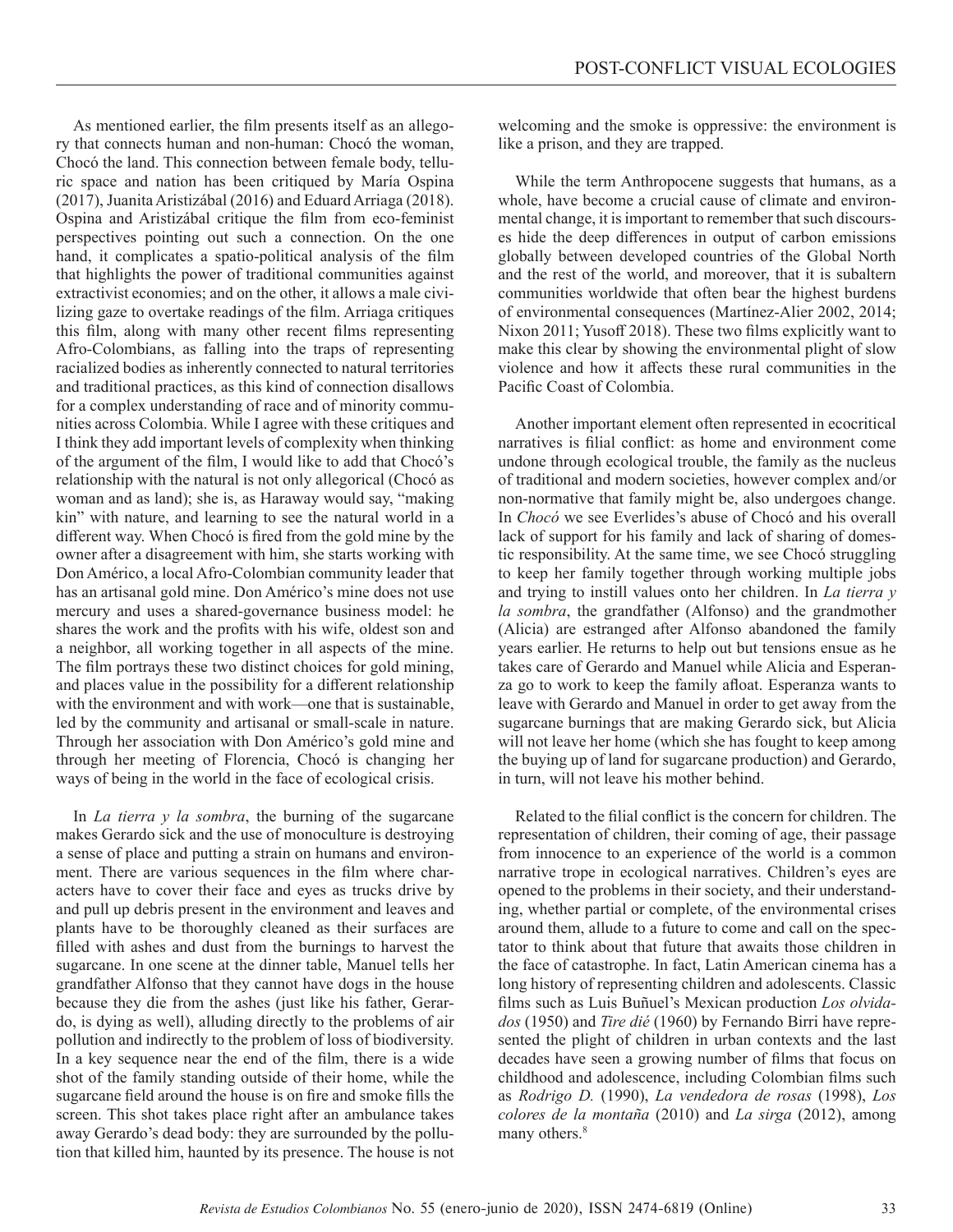The work of María Ospina (2019) on the representation of children in recent Colombian cinema sees children and adolescents either as witnesses to the conflict that serve as a mechanism to inquire about historical memory on the one hand, or as agents that have an incidence in the political present on the other. In the case of films with ecological preoccupations such as *Chocó* and *La tierra y la sombra*, the films, rather than looking into the past or the present, look forward to the potential future lives of the children. They are both a means to inquire about the future and a depository for the anxieties of adults about what this future might hold for this new generation.

In both films, the narrative element of concern for children is made clear by this imagination of the future, represented by the birthdays of Candelaria and Manuel, respectively. In *Chocó*, other anxieties over the future are placed on the main children in the film: Candelaria, Jeffrey and Florencia, respectively. Candelaria turns seven and wants a cake. Chocó has no money to buy the cake and eventually trades sex for money with the *paisa* Ramiro, who owns the town's shop so that she can celebrate Candelaria's birthday. Moreover, Candelaria gets into trouble for insulting and fighting boys and Chocó reprimands her by telling her that she must respect "men." In the case of Jeffrey, he skips school to go play in the jungle with his friends, though his mother catches him and reprimands him as she hopes for him to go to school and eventually aspire to a better life. In one of these scenes, Jeffrey and friends play in an abandoned excavator, expressing their desires to work in a gold mine in the future. As Juanita Aristizábal (2016, 40) explains, referring to this scene, the future of the children is enmeshed in the history of exploitation of the region. There is also Florencia, the girl that Chocó sees in the jungle, who has six toes. The three children function as a reflection of Chocó's anxieties in different spheres of life: Candelaria in the domestic (a patriarchal order), Jeffrey in the world of work (a racist and exploitative system) and Florencia in the ecological (a coming world of ecological catastrophe).

In *La tierra y la sombra*, Alfonso buys a paper kite for Manuel's birthday while his father is bedridden and his mother and grandmother are working the sugarcane fields. Moreover, Alfonso teaches Manuel how to recognize the singing of different birds and how to feed them, and encourages him to clean the plants full of dust and debris. In other words, Alfonso teaches him to take care of his home and environment: this multigenerational connection is pedagogical, the passing forward of rural traditional knowledges as a form of hope for the future. Esperanza's desire of leaving the humble *finca* has to do with Gerardo's sickness, but more than anything, with sparing Manuel from a similar fate.<sup>9</sup>

There is very little agency in these children in both films, they are merely reflections of adults' anxieties about the future, of the very idea of what the future might hold, and its explicit imbrication with the environmental trouble

represented. Nevertheless, the children's potential for futurity and the plethora of threats they face (social, political, patriarchal, economic, environmental), portray the coming effects of slow violence in their lives: their adulthood will come with the devastation and consequences of these systemic inequalities should the course of their destines remain the same.

These two last elements closely engage with the sense of place and home, which refers to the representation of places that are being undone or homes in danger of destruction. Closely related to the environmental concern, films represent this element through spaces that are in flux, peoples that are being displaced or homes that are being reconfigured or destroyed by ecological trouble. As Jennifer Fay points out in her book, the Greek root of eco is *oikos* or home, dwelling, and ecological thinking is intimately integrated into the thinking of home. Fay explains that in thinking of films and ecological concerns, questions of hospitality—how humans are hospitable (or not) to the environment and how the environment is hospitable (or not) to humans—is key for an understanding of representations of the Anthropocene and how humans can imagine their future in the world. Reflections upon the politics of place and home often have an incidence on the environmental concern through resistance, as ecological trouble is undoing the logic of place and causing people to change their relationship to the spaces they inhabit (Fay 2018, 1-20).

In *Chocó*, the protagonist's home and many moments of domesticity are portrayed: she teaches her children to behave (at times imposing strict gender roles as well), plays with them, sings songs, prepares the children for school, and takes care of all the aspects of their home. In other words, home is the space of the production and reproduction of ideology. Even Everlides has a role in this idyllic representation of home in some sequences where he plays the marimba for the children and teaches Jeffrey how to play. Nevertheless, home is also the space of trauma, as it is the space in which Everlides sexually abuses Chocó and reinforces the patriarchy under which Chocó survives. But all of that changes at the end of the film, in the moment when Chocó castrates Everlides. She escapes from the house with the children as the house burns down, with Everlides inside: the burning of the house is a symbolic tumbling down of this patriarchal order of society.10

In *La tierra y la sombra*, the house where Alicia and Alfonso's family live is continuously shot in darkness, as windows need to be closed because of Gerardo's pulmonary illness. Most shots of the inside of the humble home are almost claustrophobic, with narrow hallways and small rooms. Shots of the outside of the house are only partial throughout the film, showing one corner of the house or a section but never the house in its entirety: one does not understand how the house exists within its environment as there are no establishing shots that include the house, and the house is barely shot in its totality with the environment around it. There are only three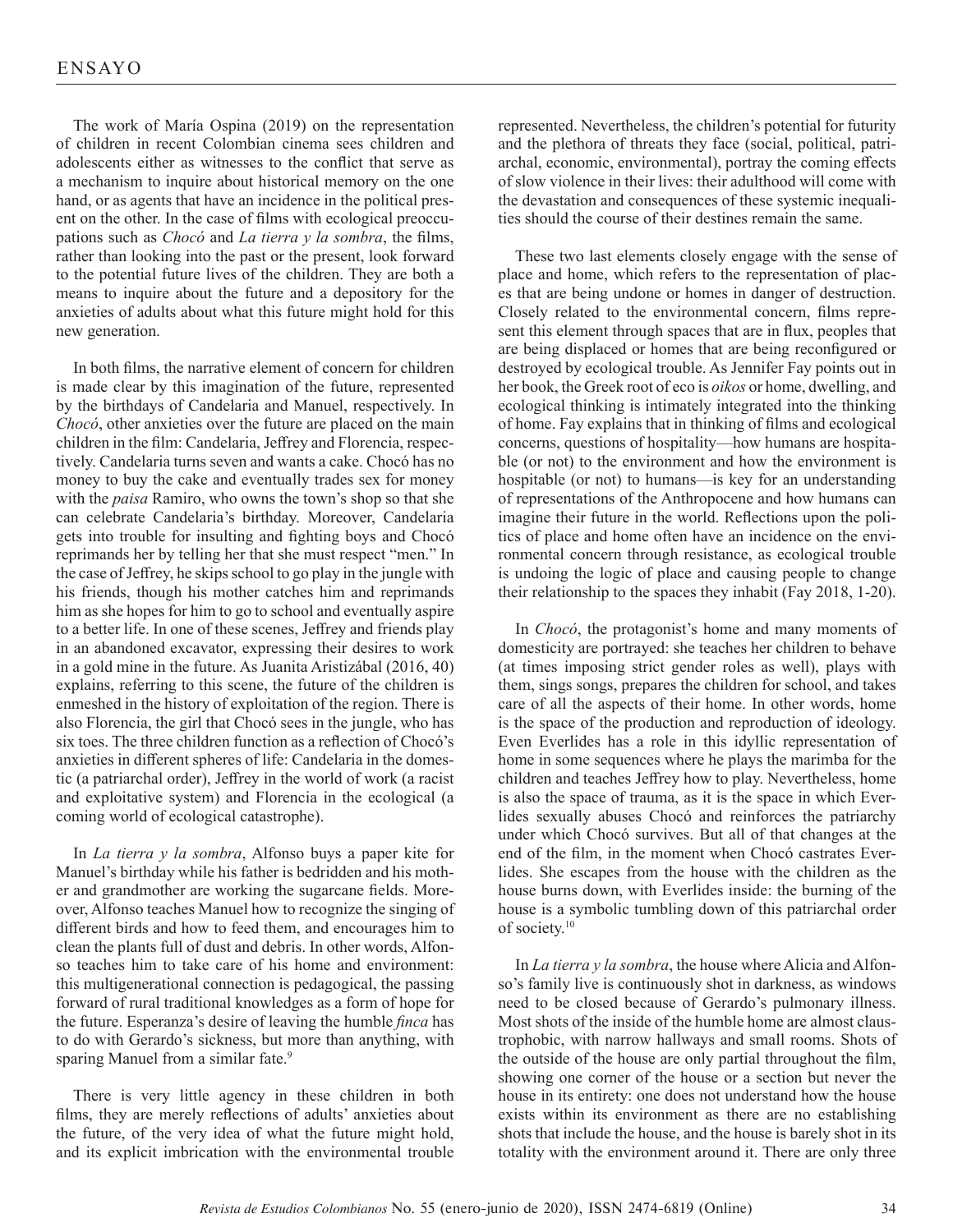wide shots when the house is shot in its entirety. The first one at the 30-minute mark, in a wide shot at dawn, where the light is quite similar to all the scenes inside the house, and the house and environment are not quite visible: it is still not clear to the viewer that the house is completely surrounded by sugarcane. Towards the end of the film, at the 90-minute mark, there is a tracking zooming shot that shows the house with all of the sugarcane around it burning and a minute later a similar shot that shows the house in the middle of a partially deserted field: the sugarcane has been burnt down for the harvest.

The claustrophobic shots of the inside of the house and the partial shots of the outside of the house with the fields around it create a sense of intimacy, as the characters move through these sequences and interact with each other, and we get to see their affections and experiences play out in the screen: they are creating *space as place* for the viewer, showing the connection of these humans with their natural environment and their home. The three wide shots of the house with sugarcane fields around it function contrapuntally to the former, showing us the destruction of place, as the monocultural fields creep up around them and are finally burned down, with smoke covering the screen, destroying their sense of place.

In one of the most touching scenes of the film, Alicia and Alfonso sit outside their home on a bench, and Alfonso asks for forgiveness for leaving many years before. He recalls the orange trees and the rain trees that were present in the landscape before. Evoking the biodiversity that existed in the past, Alfonso says he left because he could not stand seeing what was being done to his home—namely, turning the landscape into a monocultural field. Alfonso reveals that he left precisely because a sense of place was being destroyed as the sugarcane fields were overtaking all the nature around them, connecting the human and environmental plots of the film.

Aside from the representations of environmental trouble, the complexity of family dynamics, and the questions of place and home, ecocritical films often engage with important questions in relation to the individual and the social. Labor precarity appears in these films often related directly to the very cause of environmental trouble: exploitation of nature and humans goes hand in hand in creating precarious living conditions. Chocó works multiple jobs in order to make ends meet and support her family, and she is consistently running about from one place to the next in order to fulfill her responsibilities. In *La tierra y la sombra*, Alicia and Esperanza have to take up the mantle of breadwinners after Gerardo falls sick and can no longer work in the sugarcane fields. The workers complain of their lack of pay and precarious conditions and eventually go on strike. The strike only lasts a day, and then, they have to make up the work missed. Unfortunately, Alicia and Esperanza are fired because they cannot finish two-daysworth of work in one day, leaving the family in an ever-increasing precarious state. It is interesting to note that in both

films there is a reversal of traditional gender roles, as it is the women who are at work, while the men are either non-present, sick, or work at home.

Accompanied by this precarity, an element of social and/or political resistance is present in these narratives, often related to the ecological trouble directly, or at times indirectly. It may also appear as a way to point out the intersections of race, gender and class in an understanding of the different subjectivities present, as often, an intersectional understanding of these realities shows that communities are not affected homogenously in the face of environmental crises. In *Chocó*, the artisanal gold mine of Don América is a type of community-building and community-making enterprise. Don Américo puts emphasis on the mine as a place to create a community, without mistreating the land and not thinking of the process as a get-rich scheme or merely for financial gain: though the mine does not work outside of the confines of capitalism, it purports to imagine the dynamic of work in a more horizontal fashion where all members work together for a common goal and they all share in the profits.

Aside from the communal resistance to conventional gold mining and the ecological trouble that it causes by mercury contamination, Chocó herself also resists patriarchy in various, if—at times—ambiguous, ways: in a scene near the end of the film, Chocó discovers that her husband has been stealing her savings and, after she confronts him at the local store ran by the *paisa* Ramiro, Everlides punches her outside the store, to the quiet gaze of men and women in the community. It is after this moment that she decides to have sex with the *paisa* Ramiro, who has been harassing her throughout the film, in exchange for the cake for Candelaria's birthday. This ambiguous moment that plays out as both sexual and personal empowerment and disenfranchisement sharply and bitterly points out the intersectional oppression faced by Chocó by both black and *mestizo* patriarchy, within a community that has faced historical racism in Colombian society. In the film, the lighter-skin *paisas* are in control of the methods of production of capital (Ramiro is in charge of the town's store and Jiménez owns the gold mine) and consistently reproduce racial superiority by their treatment of the local community—Ramiro not only harasses Chocó, he also verbally abuses Everlides throughout the film, and Jiménez exploits the women at the mine by underpaying them. Alongside this racial hierarchy, there is also a patriarchal order that oppresses Chocó. The film makes clear these complex dynamics to show the racial and gender oppression she faces, but she resists the patriarchy when she castrates Everlides and burns down their house. The film's intersectional lens represents the precarity of the lives of Afro-Colombians under a racist system that exploits their land and labor as differentiated from the protagonist's further subjection to a sexist and patriarchal society that takes advantage of her: we must read Don Américo's resistance to gold mining as different than Chocó's resistance both to gold mining and the patriarchy.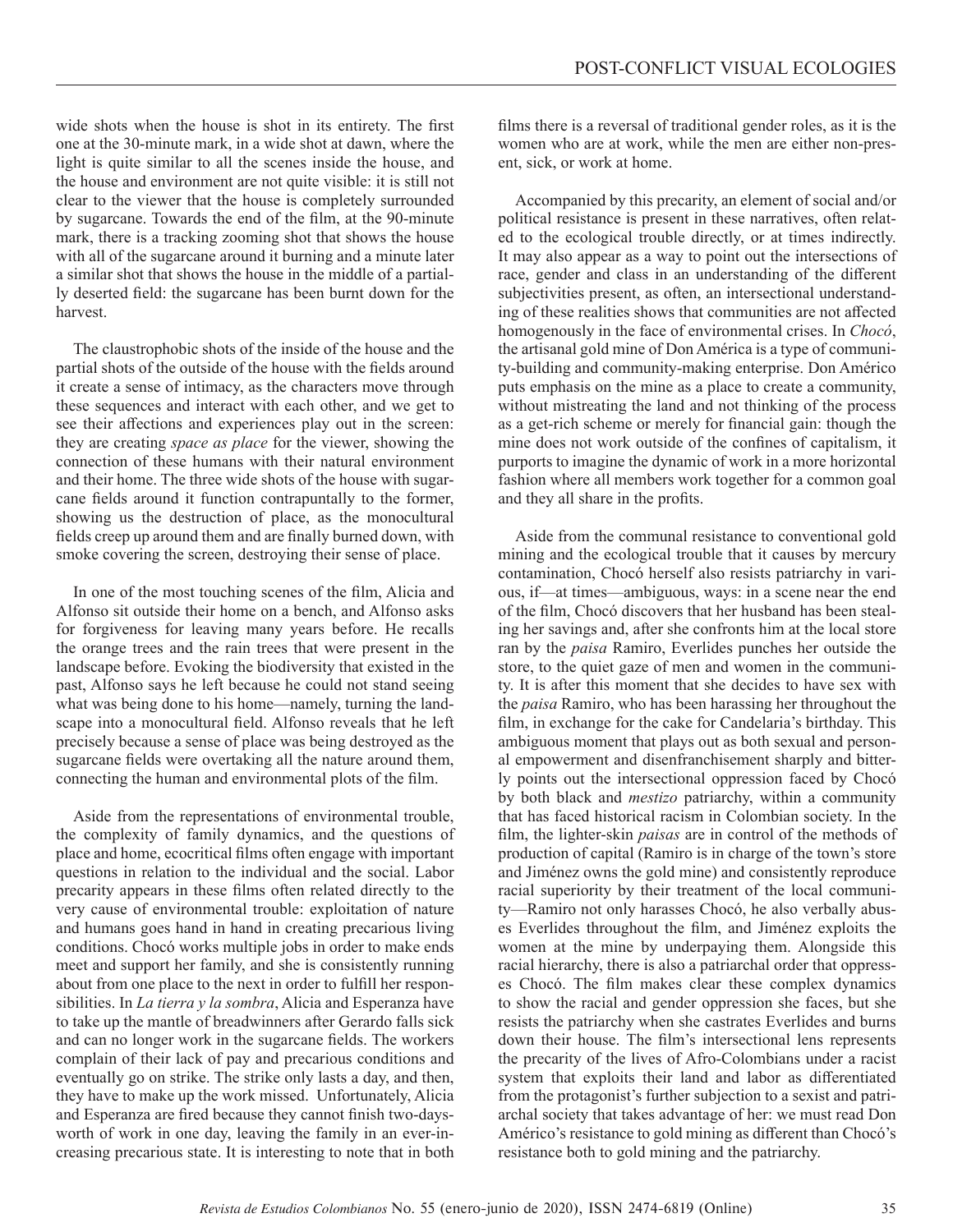In *La tierra y la sombra*, the workers in the sugarcane field strike first to complain about their wages. Later, as Gerardo is dying, the workers unite to oppose the overseer (Cabo) in an act of solidarity with Esperanza until a doctor is called for Gerardo. There is also an intersectional lens in *La tierra y la sombra*, though perhaps not as clear as in *Chocó*. On the one hand, we do see that Esperanza and Alicia are fired from the plantation for not being able to keep up with the work on the day that they returned from the strike and they are the only women working in the field. On the other hand, the majority of the workers of the sugarcane plantation are Afro-Colombians while Esperanza, Alicia and family are *mestizos*: they have a home, that while humble, they were able to keep when others probably had to sell and leave or stay and work under more precarious conditions. This racial difference gives more power to that moment in the film when the workers revolt to support Esperanza and force the overseer to hire a doctor for Gerardo, as it implies the creation of community across racial and gender lines. Nevertheless, as opposed to *Chocó*, where the possibility of a different work paradigm that would combat both capitalist oppression and environmental degradation altogether is present (Don Américo's mine), in *La tierra y la sombra*, the workers' struggle does not accomplish nor promises any structural changes to the environmental problem at hand.

The representation of spaces and subjectivities in the films *Chocó* and *La tierra y la sombra* pays close attention to the intersection of environmental trouble and the way it affects different gendered, racialized and classed bodies through slow violence. Capitalist practices of exploitation of natural resources in these narratives (gold mining and industrial sugarcane cultivation, respectively), told as intimate stories of subaltern subjects, point out the different ways in which material production affects different subjectivities as well as highlights the inevitable social and environmental crises propagated by these endeavors. This imbrication of exploitative capitalism and environment has short and longterm consequences in the lives of these spaces: a biopolitical regime of exploitation destroys their bodies through precarity while their resources are being depleted and their environment destroyed. In fact, one could claim that in *La tierra y la sombra*, Alfonso, Esperanza and Manuel become environmental refugees. In the case of *Chocó,* after Chocó's house burns down, it would not be unlikely that she and her children would migrate to look for a better life. These two films, and their shared concern with non-human and human subjectivities in rural and natural contexts, provide a further understanding of the rural turn of Colombian cinema and the relevance of representations of space and place in a time of ecological crisis, and its imbrications in national, global and planetary dimensions.

In a country that has known massive internal migrations due to political and social violence in rural areas, it is interesting to see these stories of violence and oppression that are based

on ecological and health concerns, or slow violence, without explicit references to the violence of the Colombian conflict. But environmental degradation and the Colombian conflict are related. In a scene in *Chocó*, in which the protagonist and other women are being transported to the gold mine for work, the camera pans a military base in the background and infantry men in camouflage fatigue with firearms walking on the side of the road. The film does not refer to it explicitly but this is a militarized zone. The province of Chocó has been one of the epicenters of the Colombian conflict and its communities throughout the sixty plus years of Colombian violence, as seen in the massacre of the municipality of Bojayá (Grupo de Memoria Histórica 2010). In addition to this, the topic of gold mining in Colombia has been receiving significant international attention in recent years after Afro-Colombian activist Francia Márquez received the Goldman Environmental Prize in 2018 (Francia Márquez). She is a social justice leader and environmental activist that has brought questions of race, environment and violence, and the intersections between them, front and center in the Colombian public sphere. In addition to this, the death toll of social justice leaders has grown in recent years (after a short period of waning right after the signing of the peace agreement between the FARC-EP and the Colombian government in 2016) with 250 social leaders being killed in 2019 (*El Tiempo* 2019).

In the case of *La tierra y la sombra*, the film was released in 2015 long after the Agro-Ingreso-Seguro (AIS) scandal of 2009—a political and legal scandal in which money from the AIS government program, meant to give funding to small agricultural growers to improve and make their production more efficient, was actually diverted to small number of wealthy families with large monocultural *latifundios* (Escobar 2014; *Revista Semana* 2009). The Minister of Agriculture at the time (under President Álvaro Uribe) was Andrés Felipe Arias. He was convicted for his role in the scandal and escaped to the United States, and is currently embroiled in a complicated case ongoing in 2020. It would be difficult for a spectator familiar with recent Colombian history not to think of the AIS scandal when watching the film, the struggle of a family with a small farm to stay afloat among a large monocultural sugarcane field: the story of *La tierra y la sombra* is deeply embroiled with the long history of land expropriation and land ownership in Colombia, one of the most important elements of the Colombian conflict and of the post-conflict negotiations.

Films like *Chocó* and *La tierra y la sombra* bring together a critical look at the environmental degradation of slow violence and the oppression of subaltern communities perpetrated by political and structural violence and bring this imbrication to the forefront of thinking about a post-conflict Colombia. They engage in thinking of the conflict and the post-conflict beyond political violence and bring to the table the question of slow violence and how it affects subaltern communities. Also, they are important imaginaries to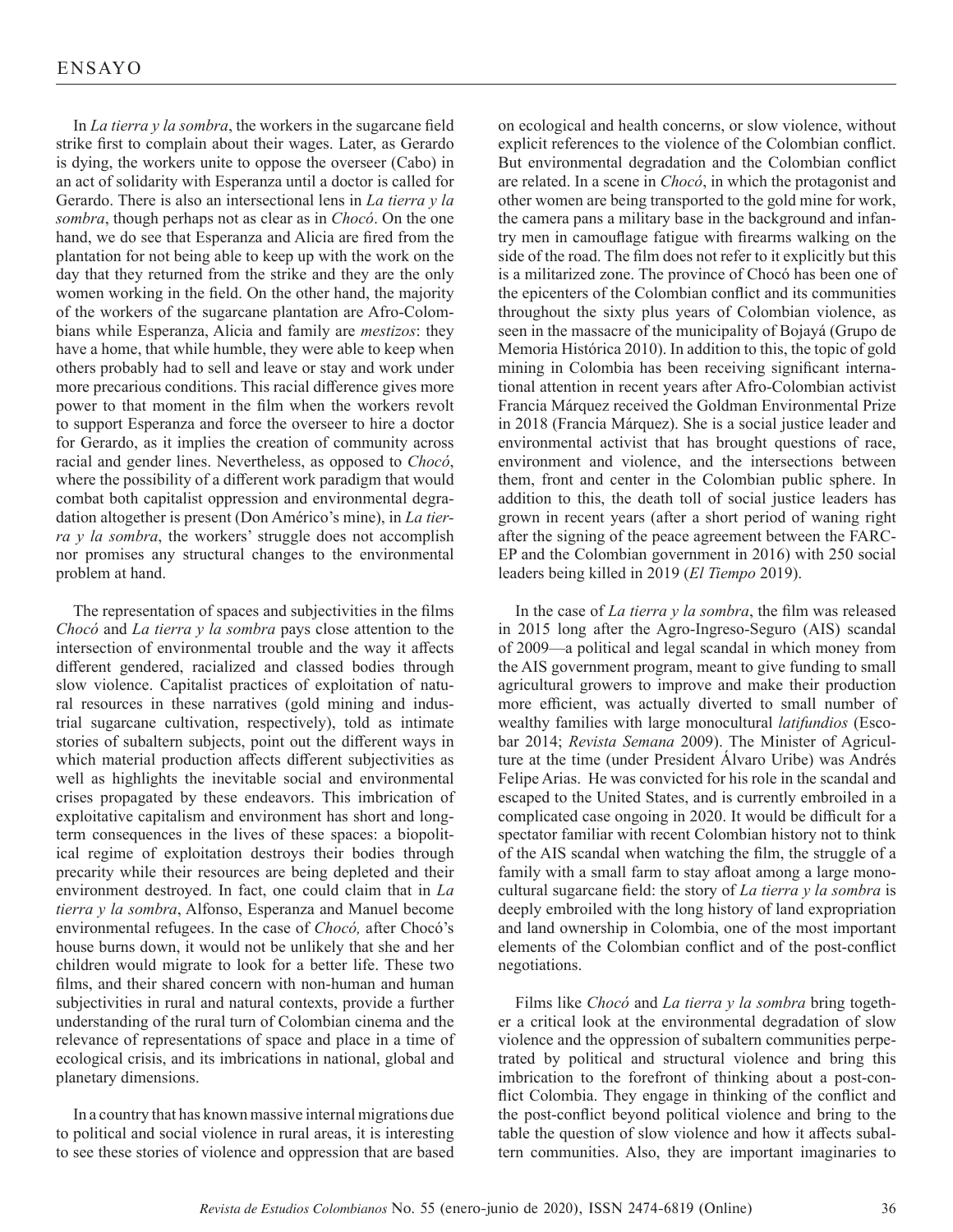think through these difficult questions and create an affective response from viewers about the possibilities present in this particular juncture to think about the future. Post-conflict Colombia must contend with the imbrication of violence and

slow violence in order to solve the complex structural and political problems that the country has faced, and will continue to face in the coming years as it imagines, relentlessly, a future peace.

## **Works Cited**

- Anderson, Mark. 2016. "Introduction: The Dimensions of Crisis." In *Ecological Crisis and Cultural Representation in Latin America: Ecocritical Perspectives on Art, Film, and Literature*, edited by Mark Anderson and Zélia M. Bora, ix-xxxii. Lanham: Lexington Books.
- Anderson, Mark and Zélia M. Bora (Editors). 2016. *Ecological Crisis and Cultural Representation in Latin America: Ecocritical Perspectives on Art, Film, and Literature.* Lanham: Lexington Books.
- Aristizábal, Juanita C. 2016. "Mythologies of Gold in Chocó." In *Ecological Crisis and Cultural Representation in Latin America: Ecocritical Perspectives on Art, Film, and Literature*, edited by Mark Anderson and Zélia M. Bora, 21-44. Lanham: Lexington Books.
- Arriaga, Eduard. 2018. "Visualidades, afro-descendencia y políticas de la representación en Colombia. Violencia simbólica y lucha por la representación." Paper presented at the Kentucky Foreign Languages Conference, University of Kentucky, April 19-21.
- Bushnell, David. 2014. *Colombia, una nación a pesar de sí misma. Nuestra historia desde los tiempos precolombinos hasta hoy* [*The Making of Modern Colombia. A Nation in Spite of Itself*, 1993]. Translated by Claudia Montilla V. Bogotá: Planeta.
- *Chocó*. 2013. Directed by Jhonny Hendrix Hinestroza. Cineplex. DVD.
- Crutzen, Paul J. and Eugene F. Stoermer. 2000. "The 'Anthropocene'." *Global Change Newsletter* 41: 17-18. International Geosphere-Biosphere Programme, May. Accessed 2 February 2020. [http://www.igbp.net/](http://www.igbp.net/download/18.316f18321323470177580001401/1376383088452/NL41.pdf) [download/18.316f18321323470177580001401/1376383088452/NL41.pdf](http://www.igbp.net/download/18.316f18321323470177580001401/1376383088452/NL41.pdf)
- De la Cadena, Marisol. 2015. *Earth Beings: Ecologies of Practice Across Andean Worlds*. Durham: Duke University Press.
- *El abrazo de la serpiente*. 2016. Directed by Ciro Guerra.
- Ellis, Erle C. 2018. *Anthropocene: A Very Short Introduction*. Oxford: Oxford University Press.
- *El Tiempo*. 2019. "Con 250 asesinatos, termina un difícil año para los líderes sociales". December 30. Accessed 2 February 2020.<https://www.eltiempo.com/colombia/otras-ciudades/cifra-de-lideres-sociales-asesinados-en-el-2019-447954>
- *El vuelco del cangrejo*. 2009. Directed by Oscar Ruiz Navia.
- Emmett, Robert S. and David E. Nye. 2017. *The Environmental Humanities: A Critical Introduction*. Cambridge (Massachusetts, USA): the MIT Press.
- Escobar, Pacho. 2014. "Una exreina, dos sabuesos y la historia que mandó a 'Uribito' a la cárcel". *Vice Colombia*, July 22. Accessed 2 February 2020. [https://www.vice.com/es\\_co/article/pp5wb9/la-historia-de-cmo-valerie-domnguez-arrastr-sin](https://www.vice.com/es_co/article/pp5wb9/la-historia-de-cmo-valerie-domnguez-arrastr-sin-quererlo-al-exministro-arias-a-la-crcel)[quererlo-al-exministro-arias-a-la-crcel](https://www.vice.com/es_co/article/pp5wb9/la-historia-de-cmo-valerie-domnguez-arrastr-sin-quererlo-al-exministro-arias-a-la-crcel)
- Fay, Jennifer. 2018. *Inhospitable World: Cinema in the Time of the Anthropocene*. New York: Oxford University Press.
- Francia Márquez. N.d. *The Goldman Enviromental Prize*, n.p. Accessed 2 February 2020. [https://www.goldmanprize.org/](https://www.goldmanprize.org/recipient/francia-marquez/) [recipient/francia-marquez/](https://www.goldmanprize.org/recipient/francia-marquez/)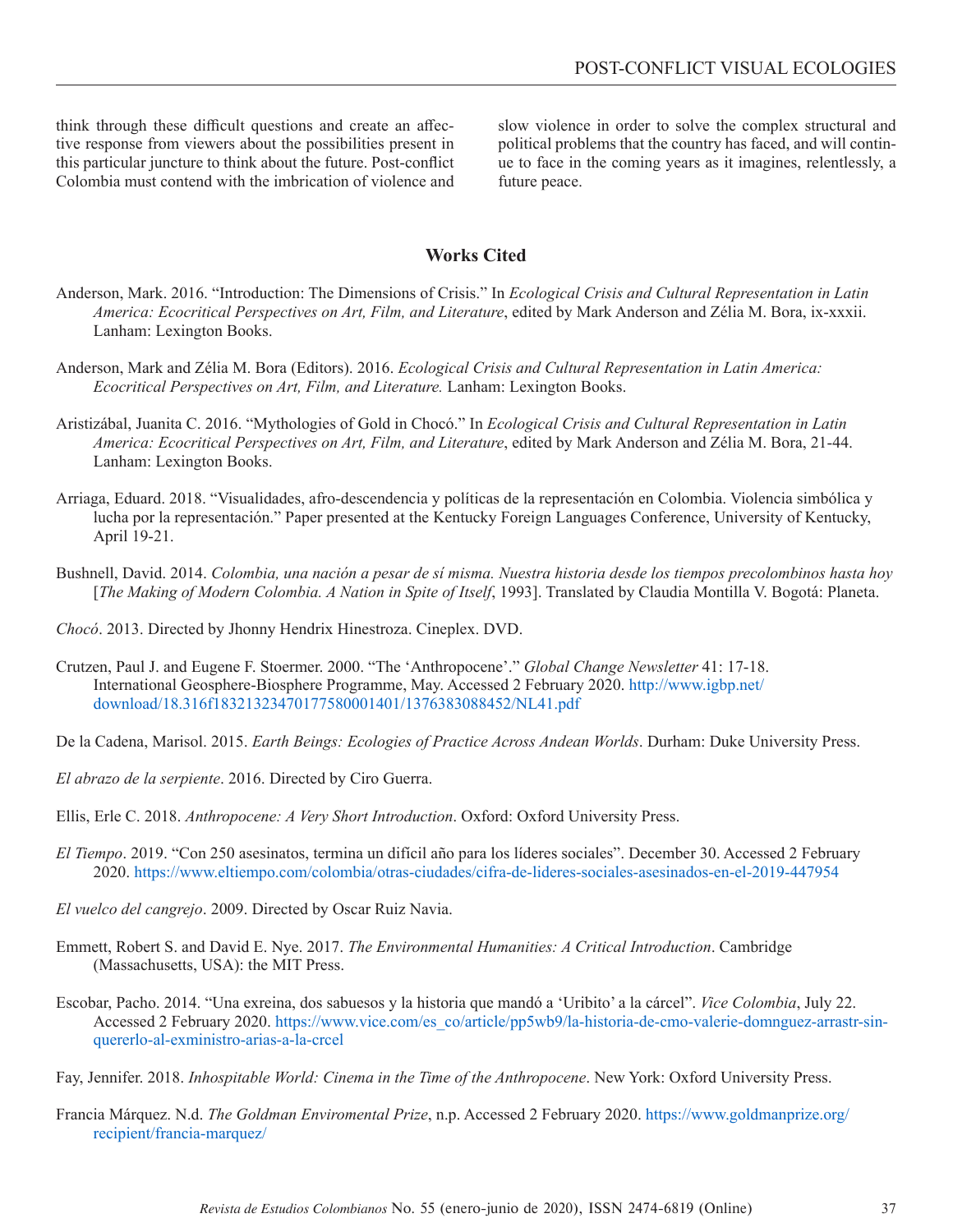- Galtung, John. 1969. "Violence, Peace and Peace Research." *Journal of Peace Research* 6(3): 167-191. [https://www.jstor.org/](https://www.jstor.org/stable/422690) [stable/422690](https://www.jstor.org/stable/422690)
- Gardeazábal Bravo, Carlos. 2019. "Violence, Slow and Explosive: Spectrality, Landscape, and Trauma in Evelio Rosero's *Los ejércitos*." In *Ecofictions, Ecorealities, and Slow Violence in Latin America and the Latinx World*. Edited by Ilka Kressner, Ana María Mutis and Elizabeth M. Pettinaroli, 162-179. New York: Routledge.

Garrard, Greg. 2012. *Ecocriticism*, 2nd ed. New York: Routledge.

- Gómez-Barris, Macarena. 2017. *The Extractive Zone: Social Eclogies and Decolonial Perspectives*. Durham: Duke University Press.
- González, Tomás. 2013. *Primero estaba el mar* [1983]. Bogotá: Seix Barral.

Grupo de Memoria Histórica. 2010. *Bojayá: La guerra sin límites*. Bogotá: Taurus.

- Haraway, Donna J. 2016. *Staying with the Trouble: Making Kin in the Chthulucene*. Durham: Duke University Press.
- Heffes, Gisela. 2013. *Políticas de la destrucción / Poéticas de la preservación: Apuntes para una lectura (eco) crítica del medio ambiente en América Latina*. Rosario (Argentina): Beatriz Viterbo Editora.
- Heffes, Gisela. 2014. "Introducción. Para una ecocrítica latinoamericana: entre la postulación de un ecocentrismo crítico y la crítica a un antropocentrismo hegemónico". *Revista de Crítica Literaria Latinoamericana* 79: 11-34.
- Hill Collins, Patricia and Sirma Bilge. 2016. *Intersectionality*. Cambridge (UK): Polity.
- Ivakhiv, Adrian J. 2013. *Ecologies of the Moving Image: Cinema, Affect, Nature*. Waterloo (Ontario, Canada): Wilfrid Laurier University Press.
- Jaramillo Morales, Alejandra. 2005. *Nación y Melancolía: Narrativas de la violencia en Colombia (1995-2005)*. Bogotá: Ciudad de Bogotá.
- Kressner, Ilka, Ana María Mutis and Elizabeth M. Pettinaroli. 2019. *Ecofictions, Ecorealities, and Slow Violence in Latin America and the Latinx World*. New York: Routledge.
- *La estrategia del caracol*. 1993. Directed by Sergio Cabrera.
- *La sirga*. 2012. Directed by William Vega.
- *La tierra y la sombra*. 2016. Directed by César Augusto Acevedo. *Amazon Prime Video*. [http://amazon.com/Land-Shade-José-](http://amazon.com/Land-Shade-José-Félipe-Cárdenas/dp/B01N7GKIMX)[Félipe-Cárdenas/dp/B01N7GKIMX](http://amazon.com/Land-Shade-José-Félipe-Cárdenas/dp/B01N7GKIMX)
- *La vendedora de rosas*. 1998. Directed by Víctor Gaviria.
- *Los colores de la montaña*. 2010. Directed by Carlos César Arbeláez.
- *Los olvidados*. 1950. Directed by Luis Buñuel.
- *Los viajes del viento*. 2009. Directed by Ciro Guerra.
- Lorde, Audre. 2007. "The Master's Tools Will Never Dismantle the Master's House." In *Sister Outsider* [1984], 110-113. New York: Crossing Press.
- Maguire, Geoffrey and Rachel Randall. 2015. *New Visions of Adolescence in Contemporary Latin American Cinema*. New York: Palgrave.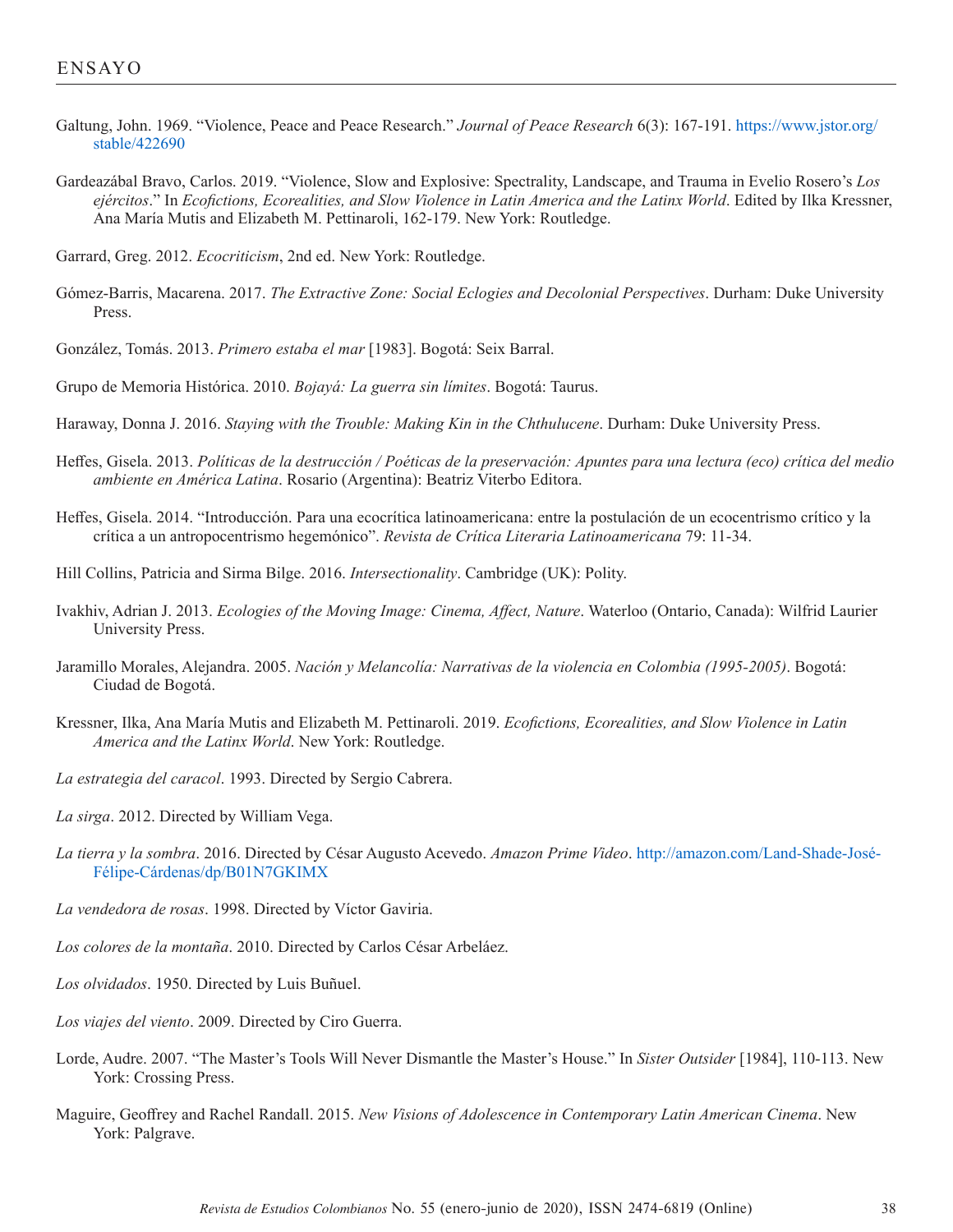Martin, Deborah. *The Child in Contemporary Latin American Cinema*. 2019. New York: Palgrave.

Martínez-Alier, Joan. 2002. *The Environmentalism of the Poor*. Cheltenham: Edward Elgar Press.

Martínez-Alier, Joan. 2014. "The Environmentalism of the Poor." *Geoforum* 54: 239-241. doi: [10.1016/j.geoforum.2013.04.019](https://doi.org/10.1016/j.geoforum.2013.04.019)

*Monos*. 2019. Directed by Alejandro Landes.

Mutis, Ana María. 2014. "Del río a la cloaca: la corriente de la conciencia ecológica en la literatura colombiana". *Revista de Crítica Literaria Latinoamericana* 79: 181-200.

Narine, Aril (Editor). 2015. *Eco-Trauma Cinema.* New York: Routledge.

Nixon, Rob. 2011. *Slow Violence and the Environmentalism of the Poor*. Cambridge: Harvard University Press.

- Ospina, María. 2009. "*El Colombian Dream* y los sueños de un nuevo cine colombiano." *Revista de Estudios Colombianos* 33/34: 79-94.
- ---. 2014. "Las naturalezas de la guerra: topografías violentas de selva en la narrativa contemporánea colombiana". *Revista de Crítica Literaria Latinoamericana* 79: 243-264.
- ---. 2017. "Natural Plots: The Rural Turn in Contemporary Colombian Cinema." In *Territories of Conflict*. Edited by Andrea Fanta Castro, Alejandro Herrero-Olaizola and Chloe Rutter-Jensen, 248-266. Rochester: University of Rochester Press.
- ---. 2019. *El rompecabezas de la memoria: Literatura, cine y testimonia de comienzos de siglo en Colombia*. Madrid: Iberoamericana Vervuert.
- *Pájaros de verano*. 2018. Directed by Ciro Guerra.

*Perder es cuestión de método*. 2005. Directed by Sergio Cabrera.

*Perro come Perro*. 2008. Directed by Carlos Moreno.

- Pizarro Leongómez, Eduardo. 2002. "Colombia: Towards an Institutional Collapse?" In *Citizens of Fear: Urban Violence in Latin America*. Edited by Susana Rotker, 55-71. New Brunswick: Rutgers University Press.
- *Porfirio*. 2012. Directed by Alejandro Landes.
- *Proimágenes Colombia*. N.d. "Chocó". Accessed 10 May 2020. [http://www.proimagenescolombia.com/secciones/cine\\_](http://www.proimagenescolombia.com/secciones/cine_colombiano/peliculas_colombianas/pelicula_plantilla.php?id_pelicula=2018) [colombiano/peliculas\\_colombianas/pelicula\\_plantilla.php?id\\_pelicula=2018](http://www.proimagenescolombia.com/secciones/cine_colombiano/peliculas_colombianas/pelicula_plantilla.php?id_pelicula=2018)
- *Proimágenes Colombia*. N.d. "La tierra y la sombra". Accessed 10 May 2020. [http://www.proimagenescolombia.com/secciones/](http://www.proimagenescolombia.com/secciones/cine_colombiano/peliculas_colombianas/pelicula_plantilla.php?id_pelicula=2116) [cine\\_colombiano/peliculas\\_colombianas/pelicula\\_plantilla.php?id\\_pelicula=2116](http://www.proimagenescolombia.com/secciones/cine_colombiano/peliculas_colombianas/pelicula_plantilla.php?id_pelicula=2116)
- *Revista Semana*. 2009. "Agro Escándalo Seguro". October 13. Accessed 2 February 2020. [https://www.semana.com/nacion/](https://www.semana.com/nacion/articulo/agro-escandalo-seguro/108603-3) [articulo/agro-escandalo-seguro/108603-3](https://www.semana.com/nacion/articulo/agro-escandalo-seguro/108603-3)
- Rocha, Carolina and Georgia Seminet. 2012. *Representing History, Class and Gender in Spain and Latin America: Children and Adolescents in Film*. New York: Palgrave.
- *Rodrigo D: no futuro.* 1990. Directed by Víctor Gaviria.
- Rust, Stephen, Salma Monani and Sean Cubitt. 2013. *Ecocinema Theory and Practice.* New York: Routledge.
- Rust, Stephen, Salma Monani and Sean Cubitt. 2016. *Ecomedia: Key Issues*. New York: Routledge.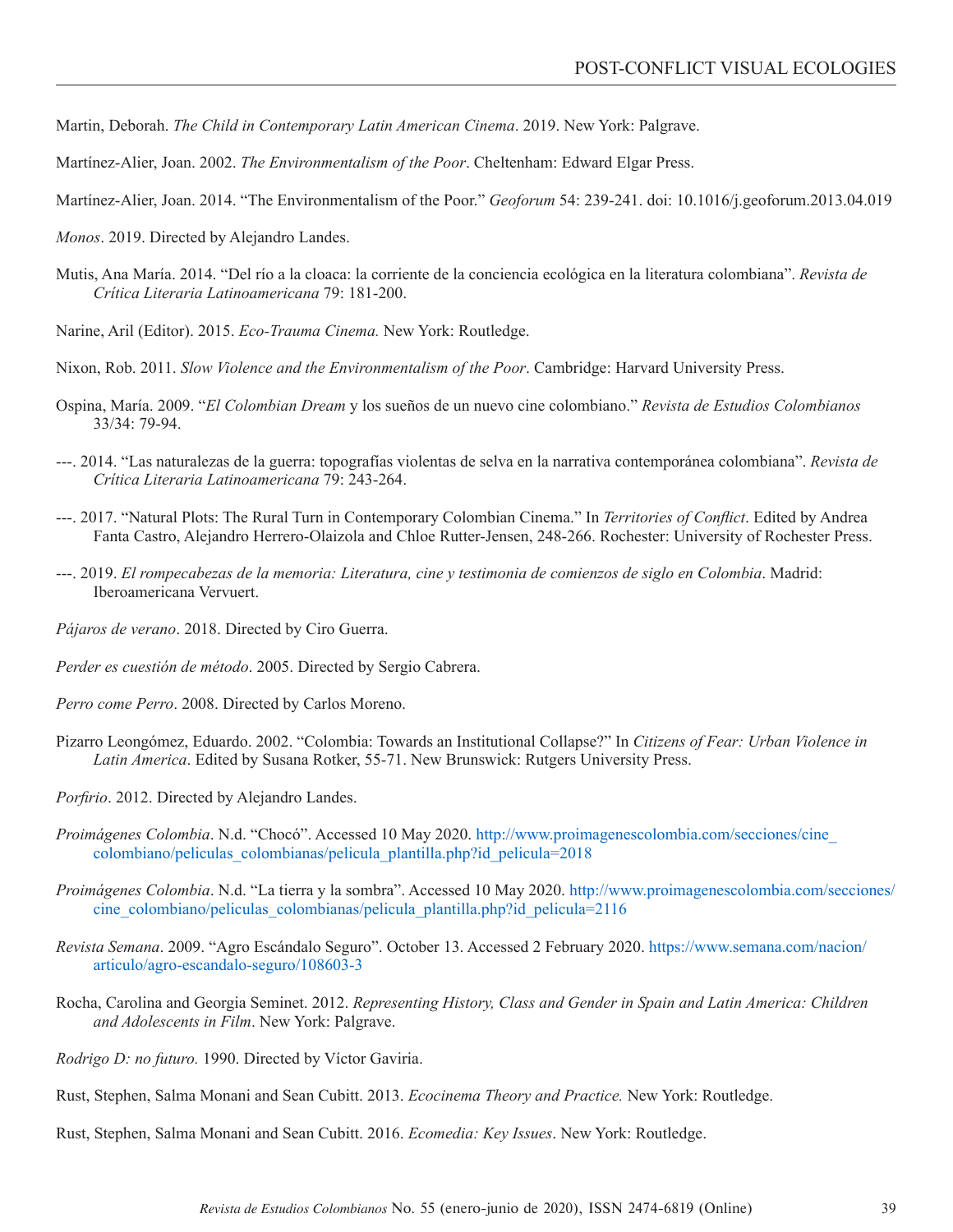Sánchez, Gonzálo and Peter Bakewell. 1985. "La Violencia in Colombia: New Research, New Questions." *The Hispanic American Historical Review* 65(4): 789-807.<https://www.jstor.org/stable/2514896>

*Satanás*. 2007. Directed by Andrés Baiz.

*Señorita María, la falda de la montaña*. 2017. Directed by Rubén Mendoza.

Suárez, Juana. 2009. *Cinembargo Colombia: Ensayos críticos sobre cine y cultura*. Cali: Universidad del Valle.

*Sumas y Restas*. 2004. Directed by Víctor Gaviria.

*Tire dié.* 1960. Directed by Fernando Birri.

Weik von Mossner, Alexa (editor). 2014. *Moving Environments: Affect, Emotion, Ecology, and Film*. Waterloo (Ontario, Canada): Wilfrid Laurier University Press.

Yusoff, Kathryn. 2018. *A Billion Black Anthropocenes or None*. Minneapolis: University of Minnesota Press.

Zizek, Slavoj. 2008. *Violence: Six Sideways Reflections*. New York: Picador.

## **Notes**

- 1. Alejandra Jaramillo Morales, writing in 2005, has a more skeptic take on the 2003 cinema, being cautiously hopeful of what the law will actually accomplish. Juana Suárez and María Ospina writing from a few years to more than a decade after, and having seen the growth of Colombian Cinema, take a clearer stand in favor of what the Cinema Law has already done for the promotion and development of Colombian cinema.
- 2. In these connections that Ospina makes between precise historical changes and its relationship to the rural turn in Colombian cinema, the state appears as an agent that shapes discourses through PR campaigns meant to increase tourism and foreign investment. Filmmakers, on the other hand, have a more critical view of rural spaces and their particular realities. What one has to contend with, as paradoxical it may seem, is that part of that militarization and discourse of *seguridad democrática*  mixed with myriad PR campaigns with mottos such as *Colombia es pasión* and *Colombia es realismo mágico*. These ensured the growth of tourism in rural areas, probably helped and supported the efforts of filmmakers who needed access to those rural areas in order to create their films. In fact, many of the films of this rural turn are critical of state discourses and of the complicity of state in the violence in rural areas that has affected its communities, but to what extent did this militarization operate to enable these filmic practices? This is a factor to keep in mind in the complexities surrounding this discussion.
- 3. Zizek categorizes objective violence as either systemic or symbolic. Systemic violence is the violence perpetuated by institutions, states and systems that cannot be attributed to a specific subjectivity. Symbolic violence is the violence that is perpetrated through language and its forms. On the other hand, subjective violence would be that which could be attributed to a specific subjectivity, in opposition to systemic and symbolic forms of violence. Galtung makes the distinction between structural, or indirect, violence and direct violence. Direct violence would be equivalent to what Zizek calls subjective violence, while structural would be equivalent to what Zizek calls objective violence. For the purposes of my discussion, I will use Nixon's term (slow violence) as well as Zizek's (objective violence, subjective violence) (Galtung 1969; Nixon 2011; Zizek 2008, 1).
- 4. While questions at the intersection of the environment and the humanities have been gaining notoriety since the 1970s and 1980s, it is in the 1990s and the turn of the century that the field of environmental humanities and ecocriticism was more clearly established (Emmett and Nye 2017; Garrard 2012; Nixon 2011). In the last decade or so, there has been growing interest in Latin American literary and cultural studies to study cultural artifacts through ecocritical lenses. Many critical works from interdisciplinary perspectives including those of Heffes (2013), de la Cadena (2015), Gómez-Barris (2017) and recent edited volumes and journal dossiers such as those by Heffes (2014), Anderson and Bora (2016), and Kressner, Mutis and Pettinaroli (2019), among many others, have established a growing and visible ecocritical preoccupation within the study of Latin America. In Colombian literary studies, Ana María Mutis (2014) has studied ecological discourses of novels across the literary history of Colombia while Gardeazábal Bravo (2019) has studied the connection between violence and slow violence